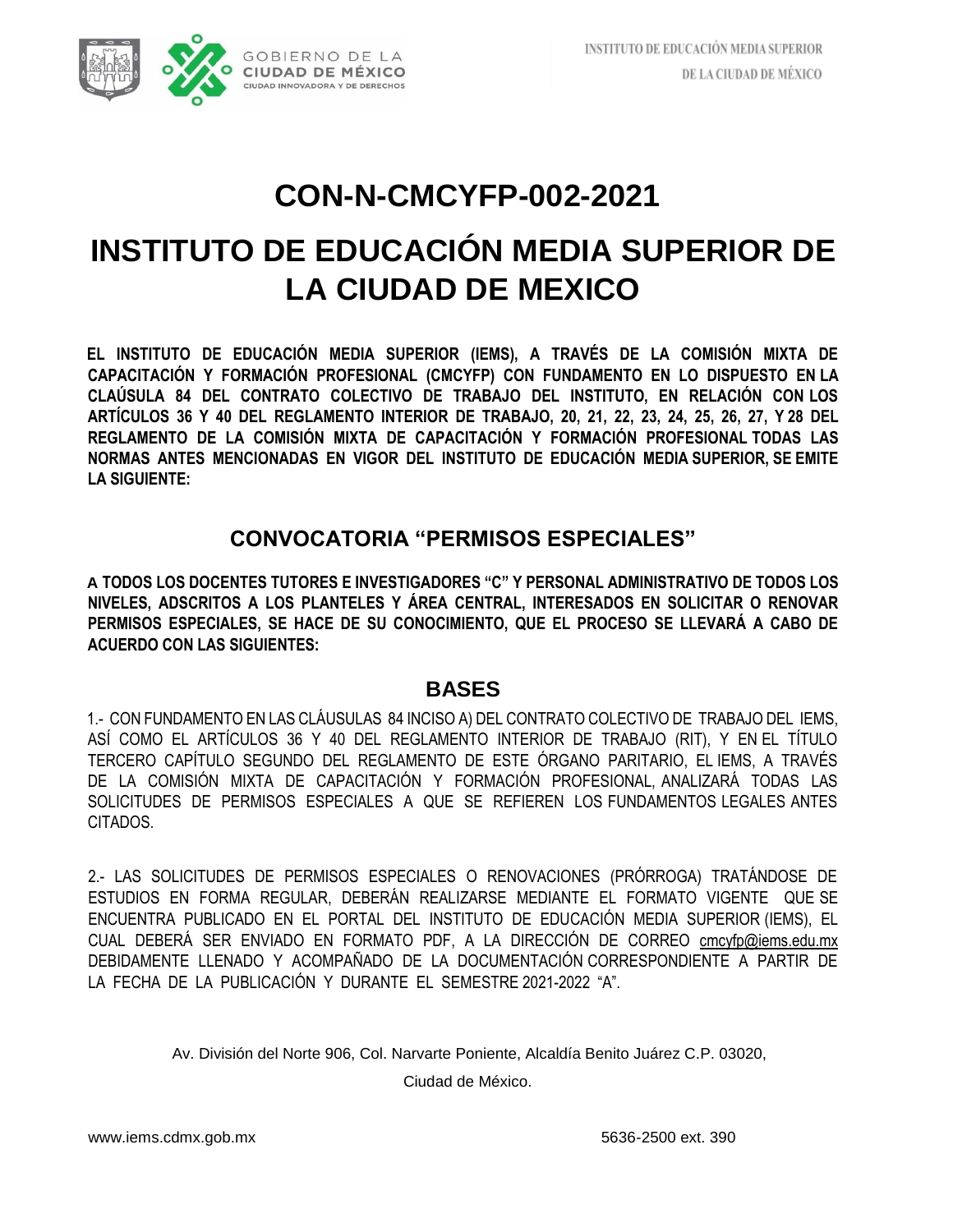

a) COMPROBANTE OFICIAL DE INSCRIPCIÓN, SI SE TRATA DE PRIMERA VEZ O SOLICITUD DE TRÁMITE.

- b) COMPROBANTE OFICIAL DE HABER CURSADO EL CICLO INMEDIATO ANTERIOR, SÓLO EN CASO DE RENOVACIÓN.
- 3.- NO SE RECIBIRÁ SOLICITUD ALGUNA SIN EL FORMATO Y LA DOCUMENTACIÓN ANTES REFERIDA.

4.- EL DOCENTE-TUTOR-INVESTIGADOR "C" QUE TRAMITE ALGUNA SOLICITUD DE PERMISO ESPECIAL O RENOVACIÓN, DEBERÁ AJUSTARSE DE CONFORMIDAD CON EL PROYECTO EDUCATIVO DEL IEMS A LA ASIGNACIÓN DE LA CARGA ACADÉMICA QUE NO INTERFIERA EN EL NÚMERO DE HORAS QUE REPRESENTA SU PETICIÓN, CON LA FINALIDAD DE NO AFECTAR A LOS ESTUDIANTES Y DAR CUMPLIMIENTO A LO ESTABLECIDO EN LA NORMATIVIDAD INVOCADA EN ESTA CONVOCATORIA, POR LO QUE LA DIRECCIÓN DE ASUNTOS ACADÉMICOS, ASÍ COMO EN SU CASO LA SUBDIRECCIÓN DE COORDINACIÓN DE PLANTEL CORROBORARÁN **LA NO AFECTACIÓN** DE CARGAS ACADÉMICAS DE GRUPOS Y ESTUDIANTES.

5.- LAS SOLICITUDES DE PERMISO ESPECIAL O RENOVACIÓN, DEBERÁN ESTAR A LO QUE ESTABLECEN EL CONTRATO COLECTIVO DE TRABAJO, CLÁUSULA 84, INCISO "A"; RIT ART. 36 INCISO "A"; REGLAMENTO DE LA CMCYFP, CAPITULO SEGUNDO, DE LAS LICENCIAS Y PERMISOS COMPETENCIA DE LA CMCYFP, ART. 20, FRACCIÓN I; 21, 22 Y 25, ASÍ COMO EL REGLAMENTO DE LA CMAYP ARTICULO 55.

6.- EL DICTAMEN EMITIDO QUE CONTENGA LOS RESOLUTIVOS DE LAS SOLICITUDES TRAMITADAS SE PUBLICARÁN EN LA PÁGINA WEB OFICIAL DEL INSTITUTO DE EDUCACIÓN MEDIA SUPERIOR DE LA CIUDAD DE MÉXICO; ["](about:blank)[www.iems.cdmx.gob.mx](about:blank) ["](about:blank) , CONFORME SE DESAHOGUEN LAS SOLICITUDES.

7.- PARA TODOS AQUELLOS CASOS NO PREVISTOS EN LAS PRESENTES BASES, SE SUJETARÁ A LO DISPUESTO POR LAS RESOLUCIONES QUE EMITA LA COMISIÓN MIXTA DE CAPACITACIÓN Y FORMACIÓN PROFESIONAL.

#### **EL PRESENTE DOCUMENTO SE FIRMA SIENDO LAS 09:30 HORAS DEL DÍA 27 DE AGOSTO DE 2021.-------------- ----------------------------------------------------------------------------------------------------------------------------------------------------------------**

**-**

Av. División del Norte 906, Col. Narvarte Poniente, Alcaldía Benito Juárez C.P. 03020, Ciudad de México.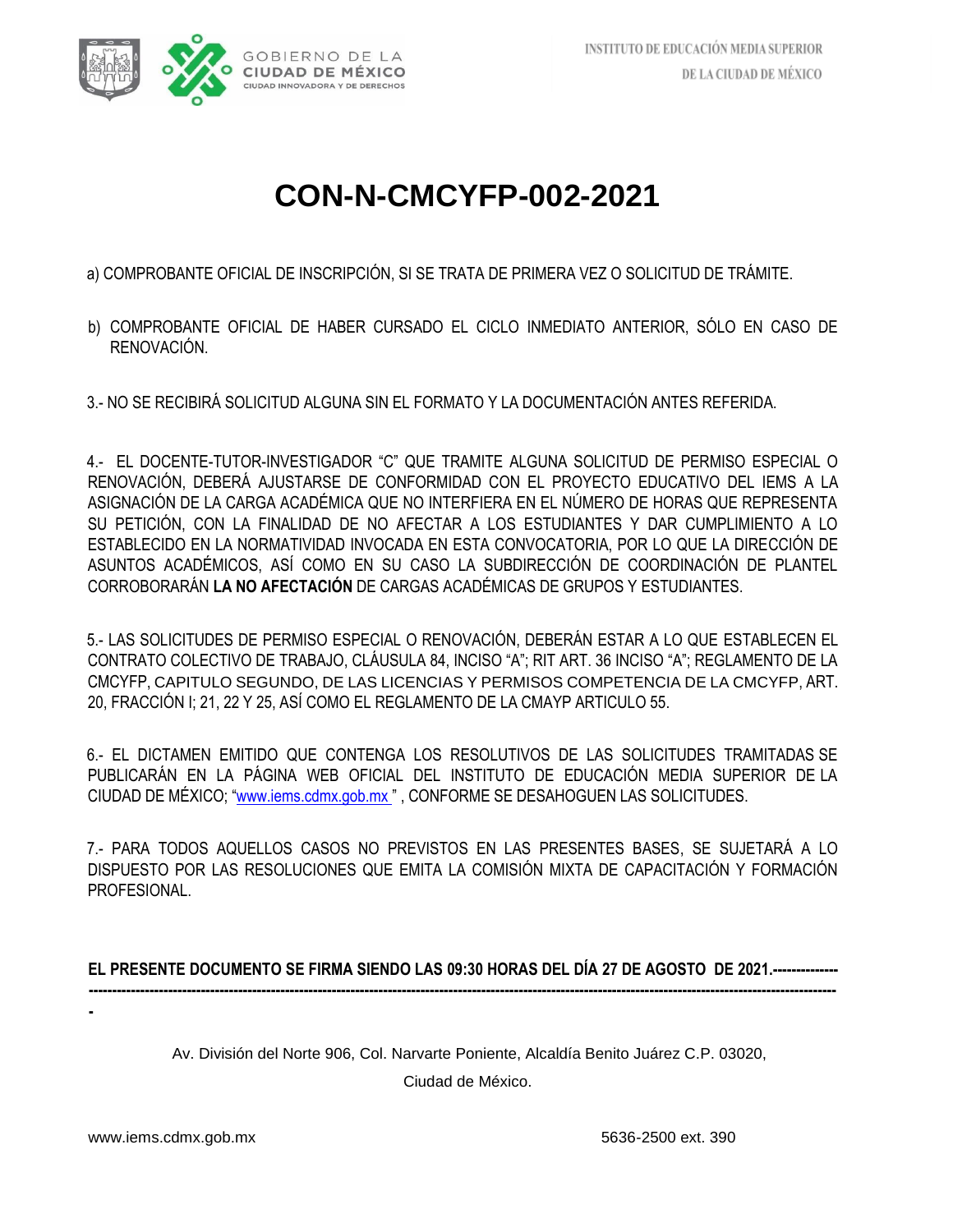

**FIRMAN LAS PARTES**

#### **POR PARTE DE LOS TRABAJADORES DEL IEMS**

**MARÍA GONZÁLEZ MATÍAS** 

**MARY CARMEN PALMA MILLÁN**

INTEGRANTE PROPIETARIA SECRETARIA DE CAPACITACIÓN ELECTA DEL SINDICATO DE LA UNIÓN DE TRABAJADORES DEL INSTITUTO DE EDUCACIÓN MEDIA SUPERIOR (SUTIEMS)

INTEGRANTE PROPIETARIA SECRETARIA DE CONFLICTOS LABORALES, PROFESIONALIZACIÓN, PROMOCIÓN Y ADMISIÓN DEL SINDICATO INDEPENDIENTE DE TRABAJADORES DEL INSTITUTO DE EDUCACIÓN MEDIA SUPERIOR (SITIEMS)

**GUILLERMO ALFARO ROJAS HUGO CRUZ VARELA** 

INTEGRANTE PROPIETARIO **INTEGRANTE PROPIETARIO** 

Av. División del Norte 906, Col. Narvarte Poniente, Alcaldía Benito Juárez C.P. 03020, Ciudad de México.